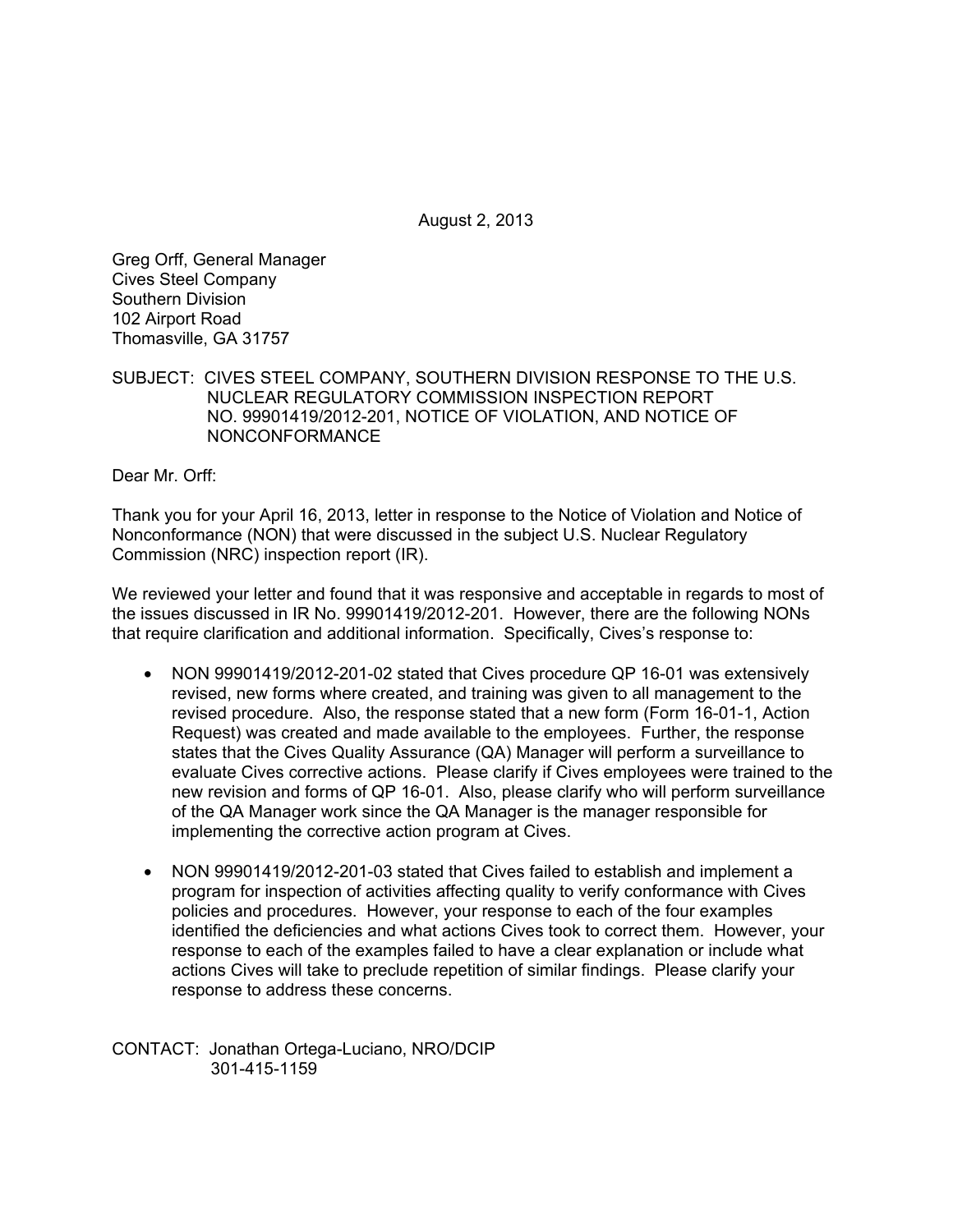## G. Orff - 2 -

- NON 99901419/2012-201-05 stated that Cives failed to adequately implement its process to ensure that the persons performing QA functions have the authority and organizational freedom, including sufficient independence from cost and schedule when opposed to safety considerations. The response stated that Cives took immediate corrective action to separate the responsibilities and duties of QA and Quality Control (QC). As, a result of the corrective actions Cives revised QP 01-01, "Quality Planning," and QP 01-01a, "Quality Planning Supplement," was created as a supplement to provide further specific procedural distinctions between QA and QC. However, your response failed to describe what changes Cives made to the organization and how these changes would be implemented by different individuals. Please clarify your response to address this concern.
- NON 99901419/2012-201-06 stated that Cives failed to prescribe and perform activities affecting quality in accordance with documented instructions, procedures, or drawings. The response stated that for each of the four examples corrective actions were taken. As a result of these corrective actions Cives created work instructions and conducted training to the applicable employees on these new procedures. However, your response failed to include the work instruction created and an explanation on how these instructions are going to resolve the NON, and if there are any other activities affecting quality that are not been performed in accordance with documented instructions, procedures, or drawings. Please clarify your response to address these concerns.

In accordance with Title 10 of the *Code of Federal Regulation* (10 CFR) 2.390 "Public Inspections, Exemptions, Requests for Withholding," of the NRC's "Rules of Practice, "a copy of this letter, its enclosure(s), and your response will be made available electronically for public inspection in the NRC Public Document Room or from the NRC's Agencywide Documents Access and Management System, accessible from the NRC Web site at http://www.nrc.gov/reading-rm/adams.html. To the extent possible, your response should not include any personal privacy, proprietary, or safeguards information so that it can be made available to the Public without redaction. If personal privacy or proprietary information is necessary to provide an acceptable response, then please provide a bracketed copy of your response that identifies the information that should be protected and a redacted copy of your response that deletes such information. If you request that such material is withheld from public disclosure, you must specifically identify the portions of your response that you seek to have withheld and provide in detail the bases for your claim (e.g., explain why the disclosure of information will create an unwarranted invasion of personal privacy or provide the information required by 10 CFR 2.390(b) to support a request for withholding confidential commercial or financial information). If safeguards information is necessary to provide an acceptable response, please provide the level of protection described in 10 CFR 73.21 "Protection of Safeguards Information: Performance Requirements."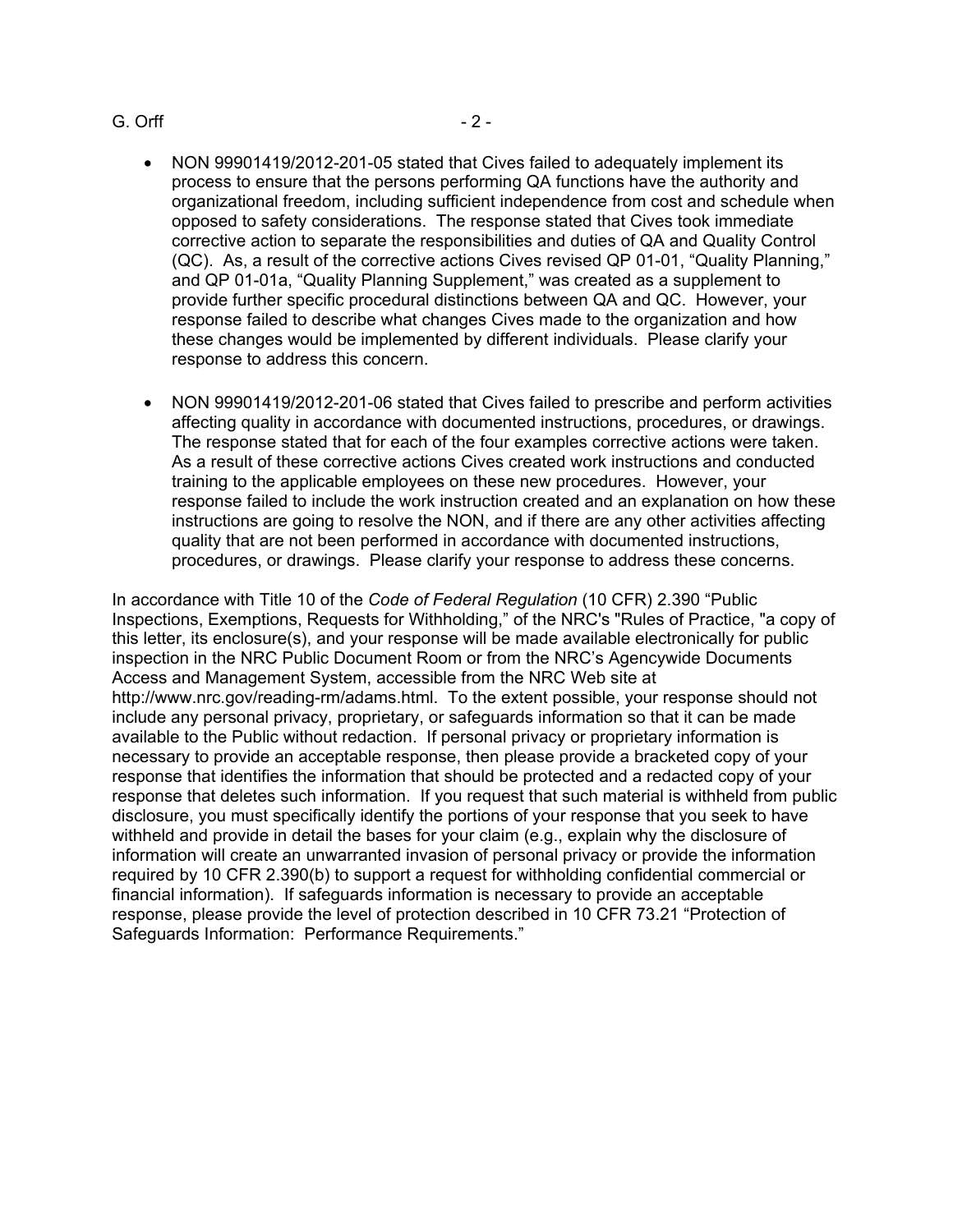G. Orff  $-3 -$ 

Please contact Mr. Jonathan Ortega-Luciano via electronic mail at jonathan.ortega-luciano@nrc.gov, if you have any questions or need assistance regarding this matter.

Sincerely,

## */RA/*

Edward H. Roach, Chief Mechanical Vendor Branch Division of Construction Inspection and Operational Programs Office of New Reactors

Docket No.: 99901419